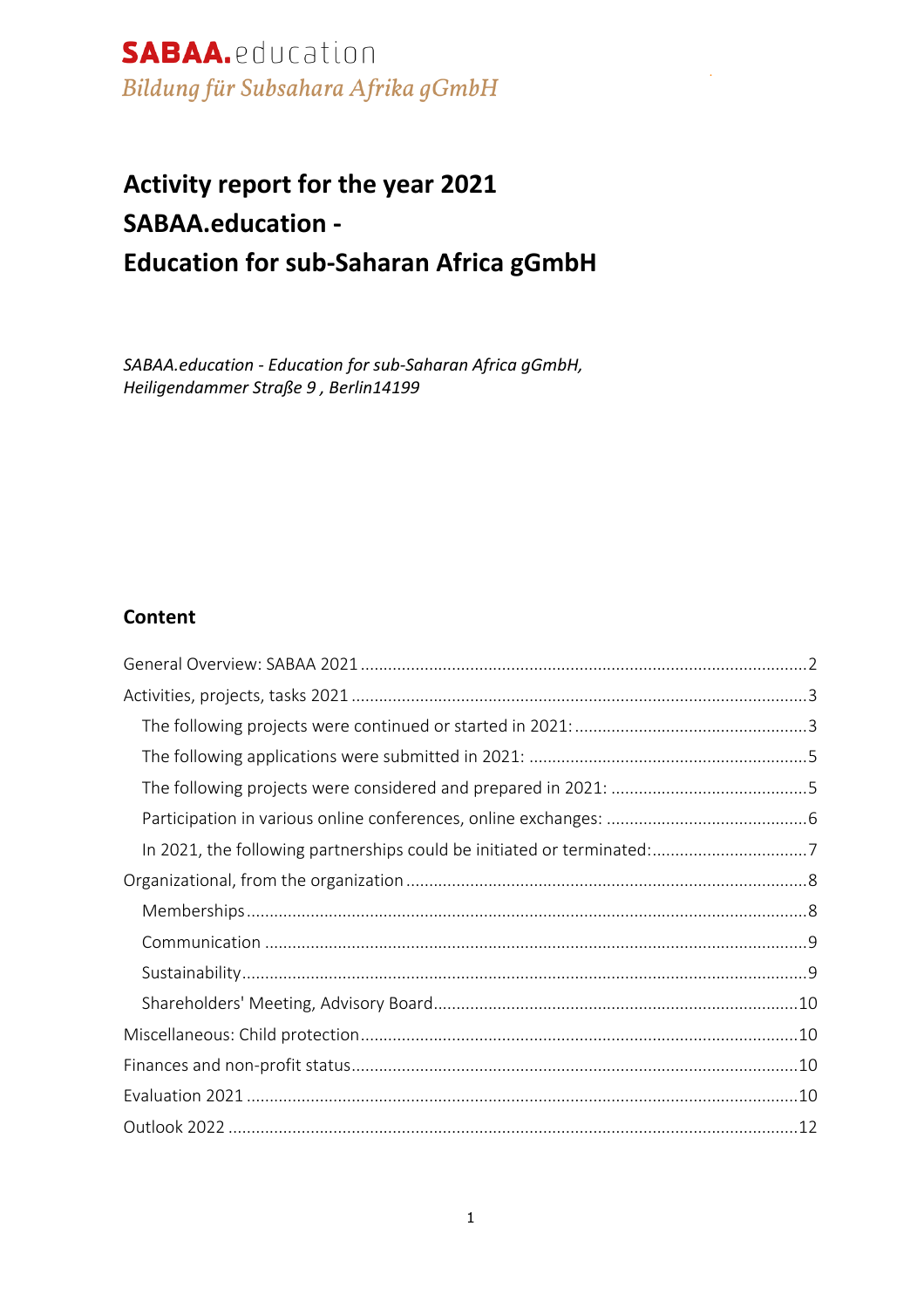### **General Overview: SABAA 2021**

The initiatives, contacts and projects from the four years since the foundation at the end of 2017 could be used2021, continued and consolidated. Funding projects were successfully completed; further funding was obtained; own funding was initiated. Smaller donations were received and contracts that will provide the gGmbH with further funds were won. Others were applied for.

However, the Corona pandemic, which is now in its second year, placed some2021 very clear limits on SABAA's activities during the year. It was not even possible to travel to African countries. All application, funding, information and consulting work had to be done online: Zoom conferences were the daily routine of desk work. Nevertheless, or as a result, SABAA's profile could and had to be further raised and its visibility further increased. The increased awareness or visibility is in turn also evidenced in 2021 by an increased number of initiative requests for funding and other support.

The time in the home office was used to network with already SABAA known, but also with unknown further actors on the ground in African countries to submit applications in the context of projects corresponding to the organizational purpose. It remains to be hoped that 2022 will be a year of encounters in real, physical presence in Germany and in African countries. First trips are already planned. Furthermore, it remains to be hoped that some applications 1made in 202 will then be 2granted in 202.

In addition, the pandemic necessitated a reframing, a repositioning of the foundation's purposes in its second year, as further good charitable activities emerged in these new areas in the context of the organization's possibilities. The educational work in the field of development policy, as well as the promotion of art and culture and international understanding gained in importance. An amendment to the statutes is being sought and will be coordinated with the Tax Office for Corporations I in Berlin.

The activities of the founder Prof. Dr. Ulrich Wünsch outside of SABAA yielded some new contacts, potential partners and fields of work: Thus, with fashion, another field of the creative industry could be included in the portfolio of SABAA - here, a DAAD application is being formulated together with the university "Academy for Fashion and Design" (AMD), even though the employment of the founder at AMD has ended. Working as a visiting professor and course director of the master's program in cultural journalism at the Berlin University of the Arts, succeeded in further networking in various areas of the creative industry and culture. Here, the employment ended in 2021. The founder will now essentially deal with SABAA and provide his entire working time unpaid.

Since 2020, Prof. Dr. Wünsch has served as an advisory board member of the "Managers without Borders" Foundation (https://stiftung-managerohnegrenzen.de/) and has been elected spokesman of the advisory board. A new election is due in 2022. In addition, he serves as an advisory board member of freeartus / Lawrence Berlin (https://freeartus.org/ https://lawrence.berlin/arabisches-restaurant/). Both positions allow further networking. He also serves as a member of the "Advisory Board" of StartHub Africa in Uganda.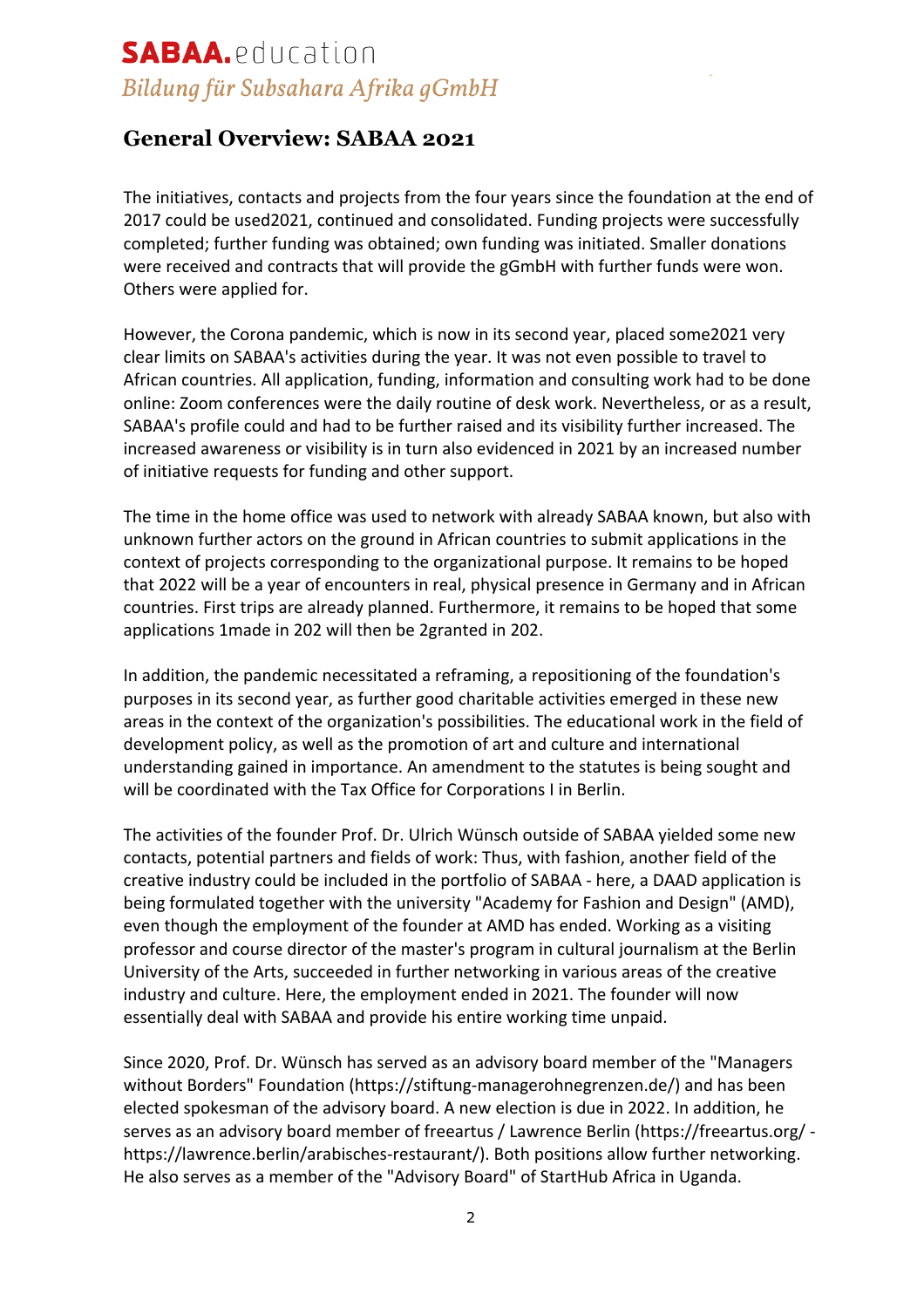The own website (www.sabaa.education) still shows the rather general information; SABAA.education's own Facebook page

(https://www.facebook.com/pg/sabaa.education/posts/) publishes photographs and short reports on the trips, meetings and activities. Especially the activities around the art award #ensemble for sub-Saharan African artists\*, sponsored by SABAA 2021, allowed to increase the internet activities and visibility of SABAA. Appropriate up-to-date information was added to the website; in addition, SABAA's activity and visibility on Facebook, Instagram, and LinkedIn was significantly increased. A post about the exhibition generated 110,000 contacts on Facebook. The development policy side program "anders & gleich" (different & equal) to the online exhibition #ensemble, funded by Nord-Süd-Brücken, succeeded in further networking in Berlin and increasing visibility in German-speaking areas. Public relations work began in 2021 and will continue in 2022.

### **Activities, projects, tasks 2021**

The focus of SABAA's work remains and has remained:

- § Education (Skills for the 21st Century, informal skills)
- § Promotion of development cooperation (information, knowledge enhancement)
- Creative Industries (Art, Entrepreneurship, Art, Music, Start-up Promotion, Fashion)
- § Social business (modeling, initiation, promotion)

In addition, there are specific orders and funding tracks tied to them:

- Mentoring and coaching during project application and implementation,
- especially in the areas of project controlling, which SABAA undertakes for partners,
- and project management

This is done in countries of Sub-Saharan Africa but also in Germany with the thematic focus on Sub-Saharan Africa.

### **The following projects were 1continued or started in 202:**

- Continuation of the revision of a university curriculum of the University of Dar es Salaam (https://www.udsm.ac.tz/, in the field of music production: SESDH (Skills, Employment, Sustainable Development in the Humanities). The third year of the fouryear project was characterized by online activities (creation of learning videos for music produtkion). Funding by DAAD (German Academic Exchange Service) / BMBF (Federal Ministry of Education and Research).
- New application for funding with the Schmitz Foundations after successful completion of the first project: Support for the Fashion Council Uganda (FCU). The funding was approved at the end of 2021 and the financial discharge of the previous project with StartHub Africa took place. Start of the new project in January2022 . This is dedicated to promoting the education of weavers, seamstresses and pattern designers as a model project. Here SABAA bears 25% of the funding.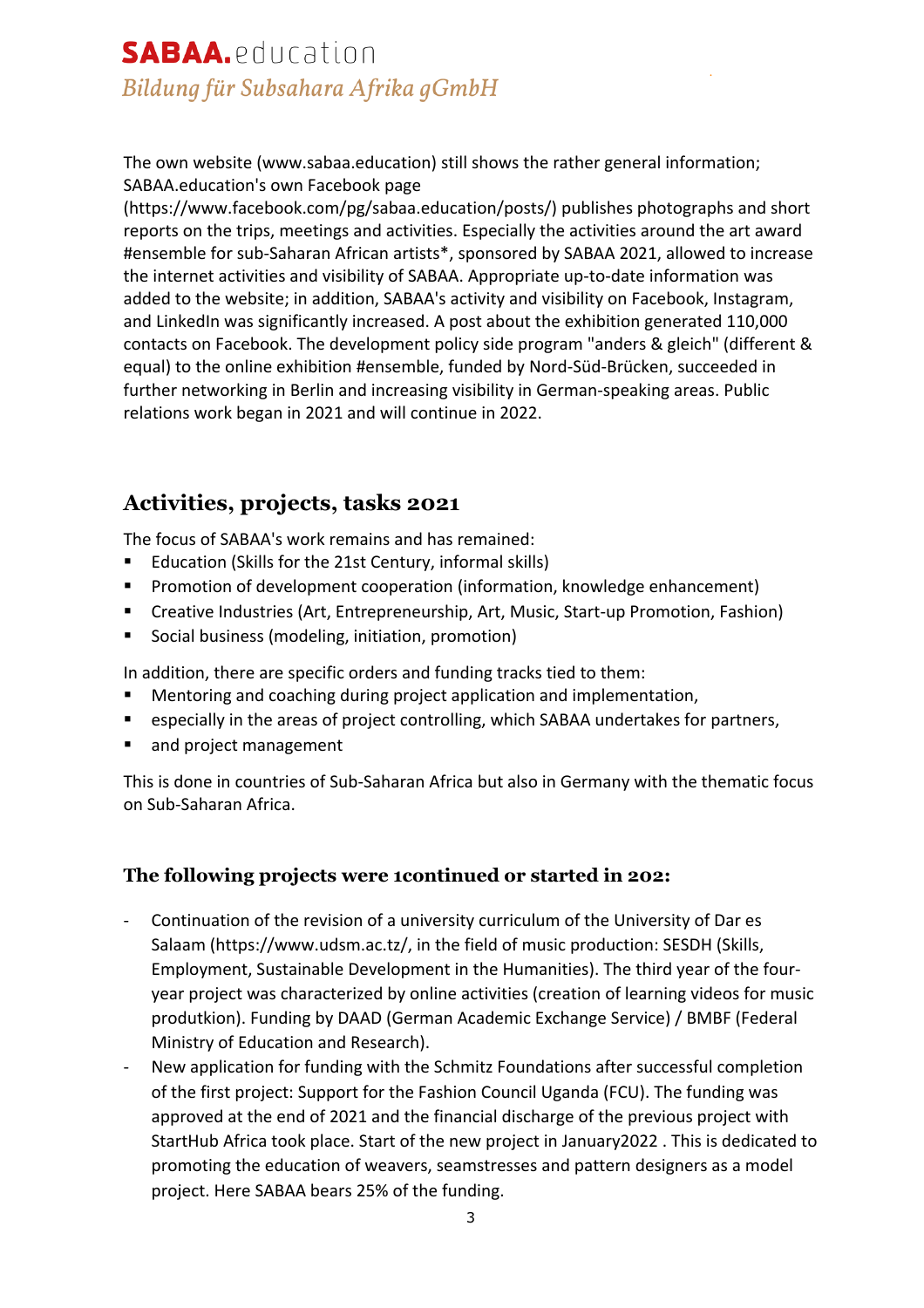- Due to the successful implementation of the study "East Africa Digital Entrepreneurship Ecosystem in Higher Education" in 2020 together with StartHub Africa on behalf of CENIT@EA, GIZ (German Federal Ministry for Economic Cooperation), German Cooperation, Inter-University Council For East Africa, EAC, the consortium together with SABAA was invited to apply for another project. This one, dSkills@EAC, was successfully solicited and the project was awarded in November 2021. The project will be implemented until summer 2022 and will include training sessions on digital entrepreneurship in six East African countries for university graduates there. In addition, a comprehensive communication campaign on digital innovation and business resilience.
- Foundation of the art award "#ensemble Pandemic Voices and Views from sub-Saharan Africa" for artists from corresponding countries in corresponding categories (painting, illustration, photography, literature). 176 submissions, 4 winners were selected by a 10-member jury. The intention: to collect information about what is actually happening in, during the pandemic in sub-Saharan Africa and to support artists. The works and information were compiled in a thematically broad catalog and will be published in 1/2022. In addition, an online exhibition was initiated and implemented by SABAA and will be on view from January through the end of March 2022. The award and implementation was funded solely by SABAA. This project drew attention to SABAA's activities and increased awareness considerably, as well as new contact opportunities. An on-site exhibition in Berlin is intended, subject to further funding; an application has been submitted to the Lotto Foundation Berlin.
- Together with the partner YourArtBeat e.V., funds from the North-South Bridges Foundation were raised for the exhibition "#ensemble". These funds will be used for a development policy side program. Various program points (guided tours, discussion evenings, on postcolonialism, on restitution, on remembrance culture, music event, literature reading, et al.), which (depending on hygiene requirements) take place online or on site in Berlin are part of the funding. SABAA cooperates here with the Afrika-Haus Berlin, which on the one hand is the location of the events, and on the other hand advises on the content. Here SABAA bears 25% of the funding. The preparation took place in 2021, the implementation from January to March. 2022.
- The online encounter with African alumni of the Bosch Foundation, which took place online as part of an art seminar, gave rise to another program item for the exhibition. Ugandan students, who have created their own exhibition on the topic of the "pandemic," are networking with German students and will be conducting an online exchange from country to country as part of the side program in 2022. This is ideally supported by the development policy funding program "Chat of the Worlds".
- Support of the scenic-musical reading (German premiere) of the play "Es kommt, wie es kommt" by Alex Lorrette at the Afrika-Haus, Berlin, by moderation, dramaturgical consulting and contact mediation. This was realized by the Afro-German actress Bibiana Malay and the translator, actress and dramaturge Christa Müller. Sponsored by the Belgian Embassy.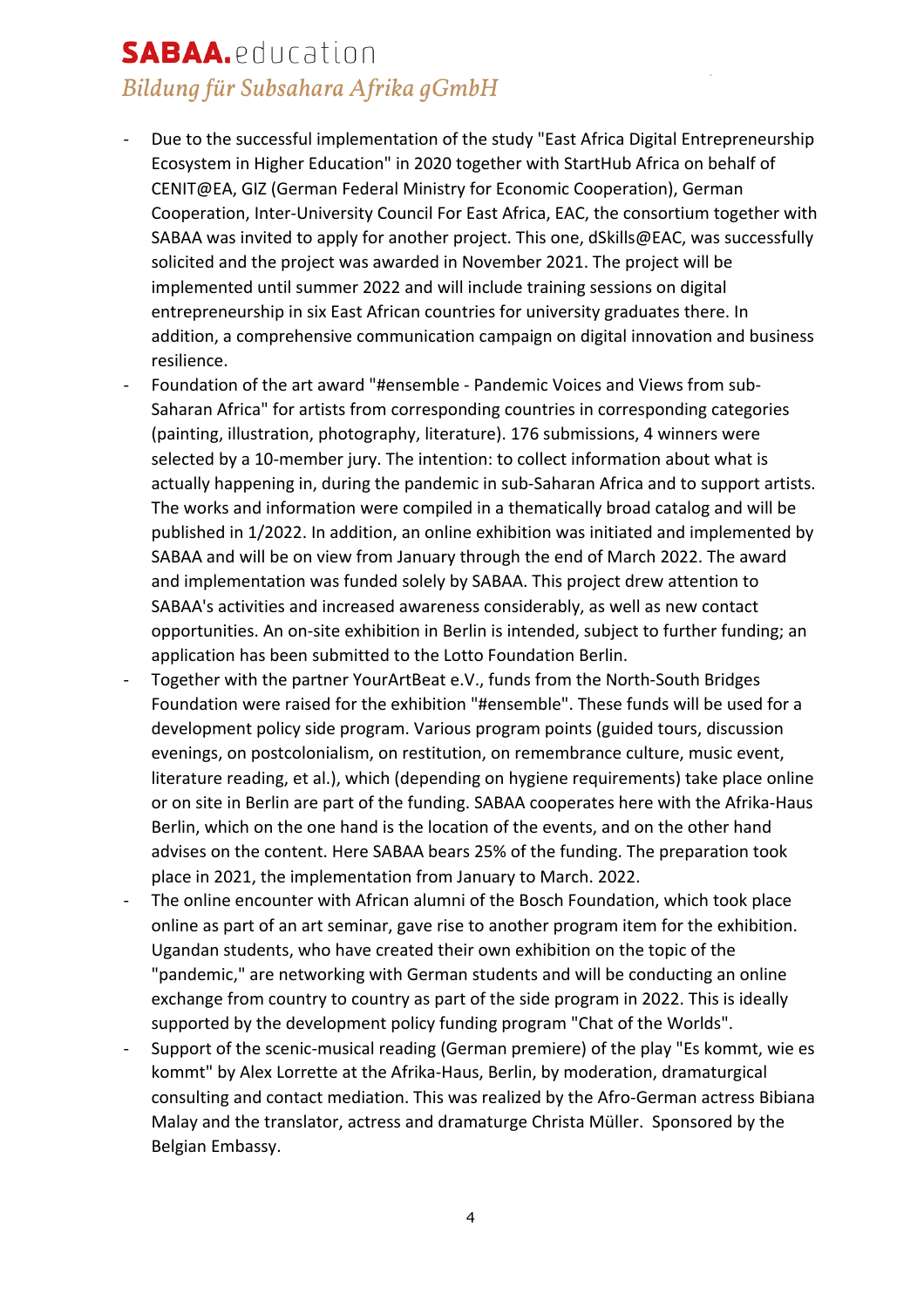Realization of a seminar series for the ifa (Institute for Foreign Cultural Relations of the German Foreign Office) within the framework of the *cross cultural program* in the field of media and journalism. Here, international young practitioners (journalists, also from African countries) come together to further professionalize themselves. The series was implemented with partners.

#### **The following applications were submitted in 2021:**

- The funding application "Mind Tok" in the program TURN2 of the Federal Cultural Foundation together with phase7 performing. arts (https://phase7.de/de) and a Ugandan partner in the field of dance and music was rejected in a first round 2021. However, it was meant that there was interest, so that the application has now been revised with the title "DIGI-DUDU" and will be resubmitted to the funding track TURN2 at the beginning of 2022.
- In addition, (since this is a shortfall funding and SABAA is not able to guarantee the necessary 20%, i.e. 42,000€, for a project sum of approx. 210,000€) a corresponding application for the coverage gap was submitted to the Co-financing Fund of the City of Berlin 2021.
- Together with a consortium of partners from Rwanda, Uganda and Germany, an expression of interest was submitted for a major project in Rwanda funded by the World Bank. This is the "Rwanda Digital Acceleration Project; Technical assistance for evaluating the digital skills programs and developing requisite digital skills framework and interventions". In December 2021, the consortium around SABAA reached the next round and will submit a work plan and budget in January 2022. A response is expected in spring 2022. For an African Union (Addis Ababa) project entitled "CONSULTANCY SERVICE TO ESTABLISH A LEARNING MANAGEMENT SYSTEM (LMS) FOR THE AFRICA CENTERS FOR DISEASE CONTROL AND PREVENTION (AFRICA CDC)", an application for implementation was submitted December 2021 together with a consortium with partners from Germany and Ethiopia. A feedback and decision is expected in early 2022.
- March 2021, SABAA responded to an invitation to tender from the Tanzanian government. This was - despite acknowledgement of receipt by the Tanzanian agency never flown on again or answered by the Tanzanian side.
- For the #ensemble art award, an application has been submitted to the Lotto Foundation Berlin for funding of an on-site exhibition. A response is expected here in January 2022.

### **The following projects were considered and prepared in 2021:**

For the program "Ignite" of the EU a cooperation with the Learning Lions / Digital Lions / Startup Lions (https://www.learninglions.org/) was started. Together, an "online internship" module is being developed for the Kenyan branch and is to be implemented. Application is in spring 2022.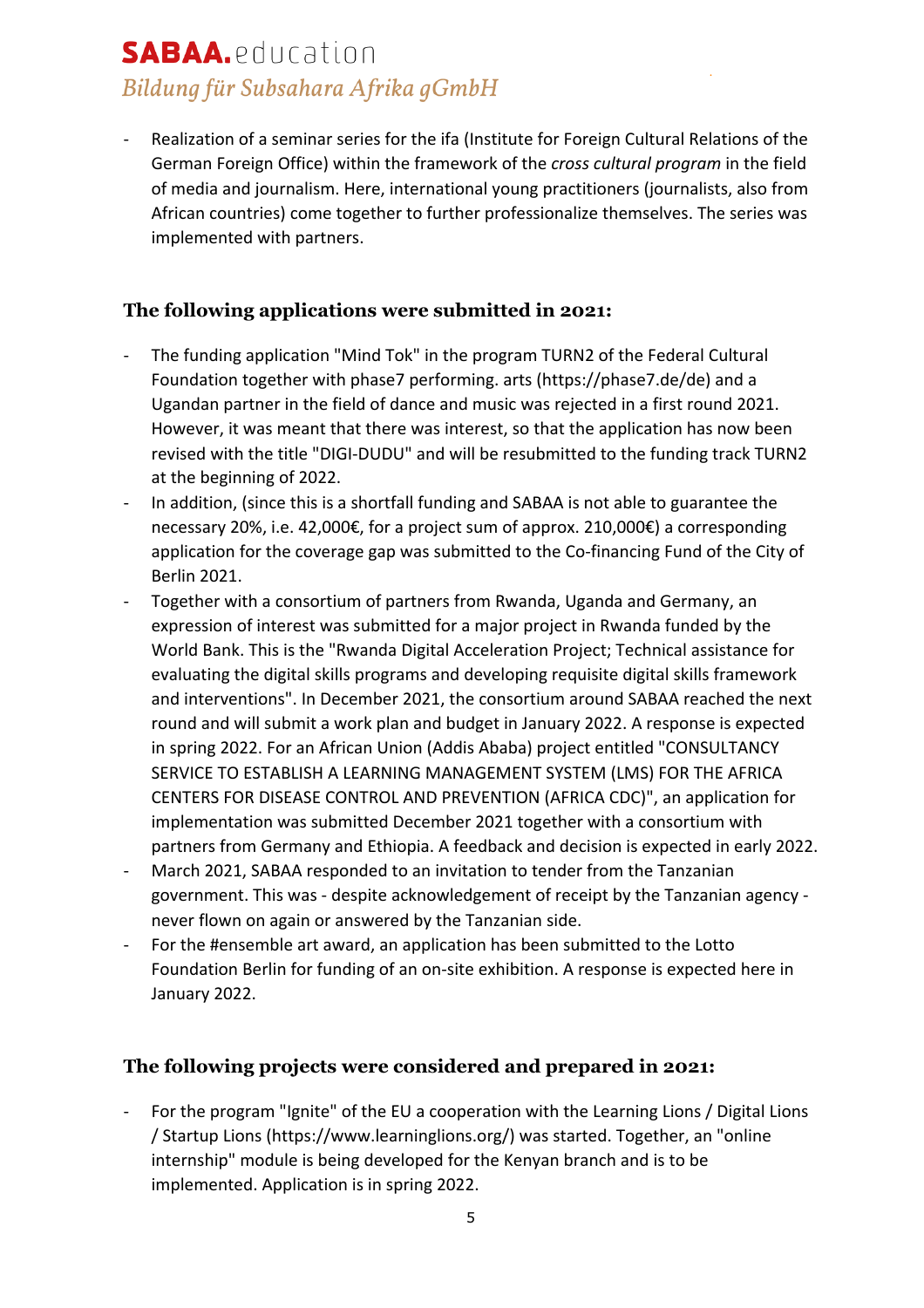- A project resulted from the cooperation at the jury for the art award #ensemble: "Cosmic People", a kinetic sculpture that translates African elements (masks) into a contemporary form. The South African artist Babalwa Tom wants to realize this project of her artist group "Vula Afrika" with SABAA as creative and consulting partner. Specific information and educational modules are also to be developed from this.
- Together with "filmemacher Deutschland," the development and implementation of a media academy in southern Tanzania was examined. Here, 30 young Tanzanians are to be trained annually as media designers and filmmakers according to a specific model. The project was postponed because the chances of implementation were low.
- Another DAAD-funded project is being prepared. This is a cooperation between the Academy of Fashion and Design of the Fresenius University Group and the Ugandan Kyambaogo University, Department of Fashion and Textile Technology. This is about the revision of the curriculum as well as the establishment of a hybrid cooperation platform for both universities. The application process will start in 2022; both universities are interested.
- Preparation of the online exhibition for the #ensemble art prize. Compilation of a corresponding catalog, in addition to other publications in the field of development policy, which will be used in 2022.

#### **Participation in various online conferences, online exchanges:**

The pandemic brought with it a multitude of online conferences, online meetings and other formats. Here, after two years of the pandemic, a certain saturation and online fatigue set in (not only at SABAA).

Individual events were used to make further contacts and obtain information. The following events were attended, among others:

- Events of the Africa Association of German Business on factual and country topics
- Events of the Competence Center Cultural and Creative Industries
- Events of media:net berlinbrandenburg
- Events of the Association of German Foundations (annual meeting, this one also on site in Berlin)
- Events of the Foundation and Education Network (annual meeting, this one also on site in Berlin)
- Future of Education
- Cultural and Creative Industries Award Ceremony
- Art Working Group, German Foundations
- Bosch Academy Africa
- Facebook Fundraising
- Yunus Foundation: East African Social Business Community
- Future Skills Launch
- Segal Foundation Future Summit
- US Aid Seminar
- EU Cultural Promotion Seminar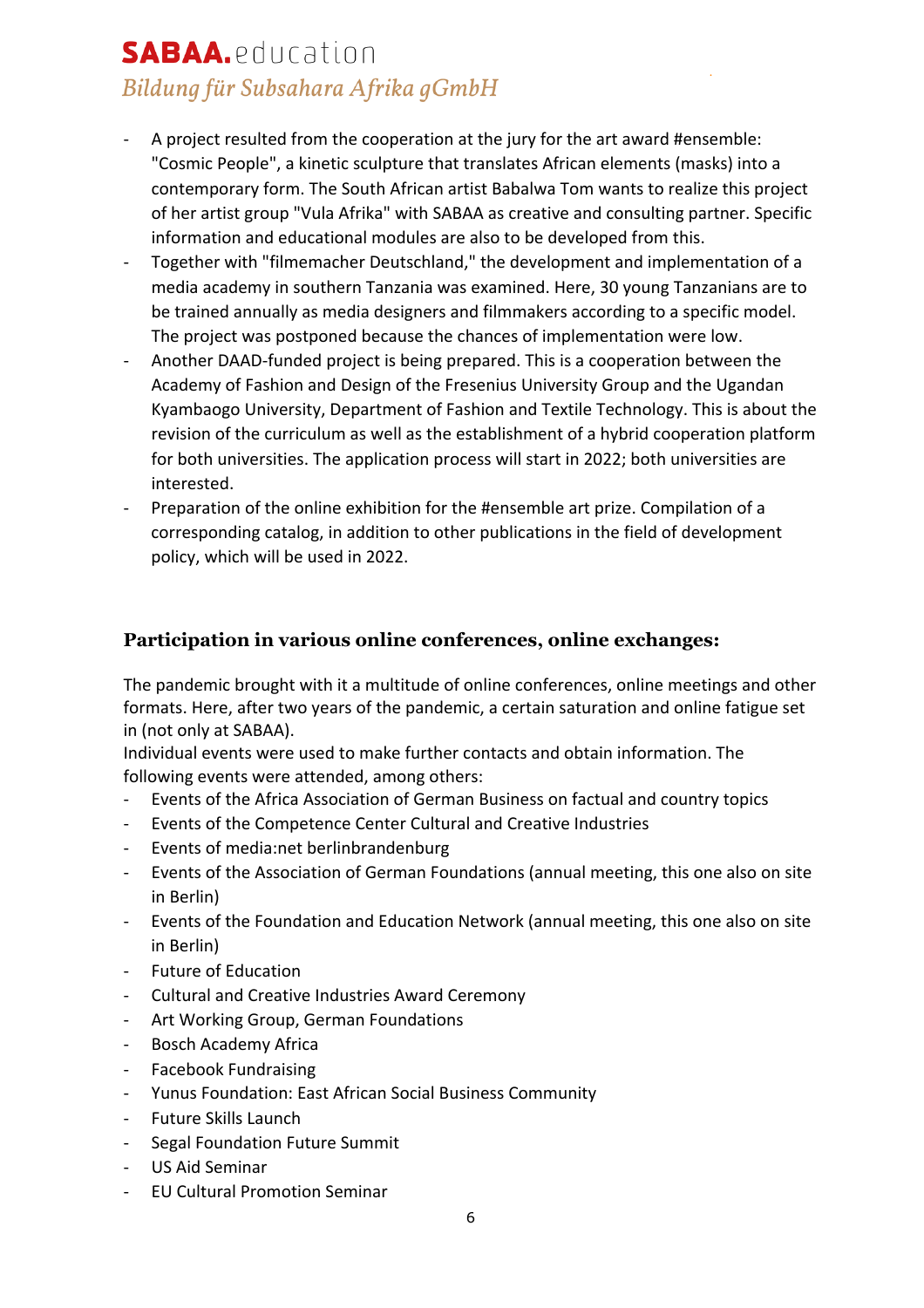ZEIT Conference Art International.

#### **2021 the following partnerships were initiated or terminated:**

#### ¨ **Fashviart & Lagos Paris Art | Nigeria**

In the context of the art award, a cooperation with the Nigerian organization "Fashviart" and "Lagos-Paris" was established. This supported announcement and exhibition.

#### ◆ Fiercepop, South Africa

Cathall McFee, founder of the South African arts organization FiercePop supported the #ensemble art award through advice and action (public relations). The collaboration will continue.

#### ¨ **Afrikan Gallery, Great Britain, Ghana**

The organization, which specializes in photography, supported the #ensemble art award with advice and action (public relations). This collaboration will not be continued.

#### ¨ **NafarsiArtSpace, Tanzania**

The meeting point for artists in Dar es Salaam. The organization supported the art award #ensemble through advice and action (public relations). The cooperation will be continued.

### ¨ **Afrika Haus Berlin (https://www.afrikahaus-berlin.de/), Director: Oumar Diallo**

Since its opening in 1993, the Africa House, directed by Oumar Diallo, a graduate sociologist from Guinea Conakry, has developed into an institution that enjoys recognition beyond the borders of the capital as a place for transcultural encounters and political education. Its work focuses on the history, politics, literature and philosophy of Africa and African-European relations. SABAA presents its accompanying program to the exhibition here, is advised by the Africa House and supports the Africa House with applications. The cooperation will be deepened and continued.

#### ¨ **Admission to the "Together for Africa" network**

After informal discussions, SABAA applied for admission to the network of large, major and small organizations working in the context of "Africa". The admission was held in prospect and discussed in a meeting in December 2021 and decided for 2022. The focus here is on fundraising.

#### **Resignations, terminations:**

#### ¨ **Madiba Academy (https://madiba-academy.com/) - Bonn**

Prof. Dr. Ulrich Wünsch became a member of the cooperative "Madiba", founded and based in Germany, in 2020. Its goal is to generate offers and solutions in the field of online teaching and online solutions for cooperation partners (mainly the GIZ). The cooperative is under construction. In 2021, SABAA withdrew from the cooperative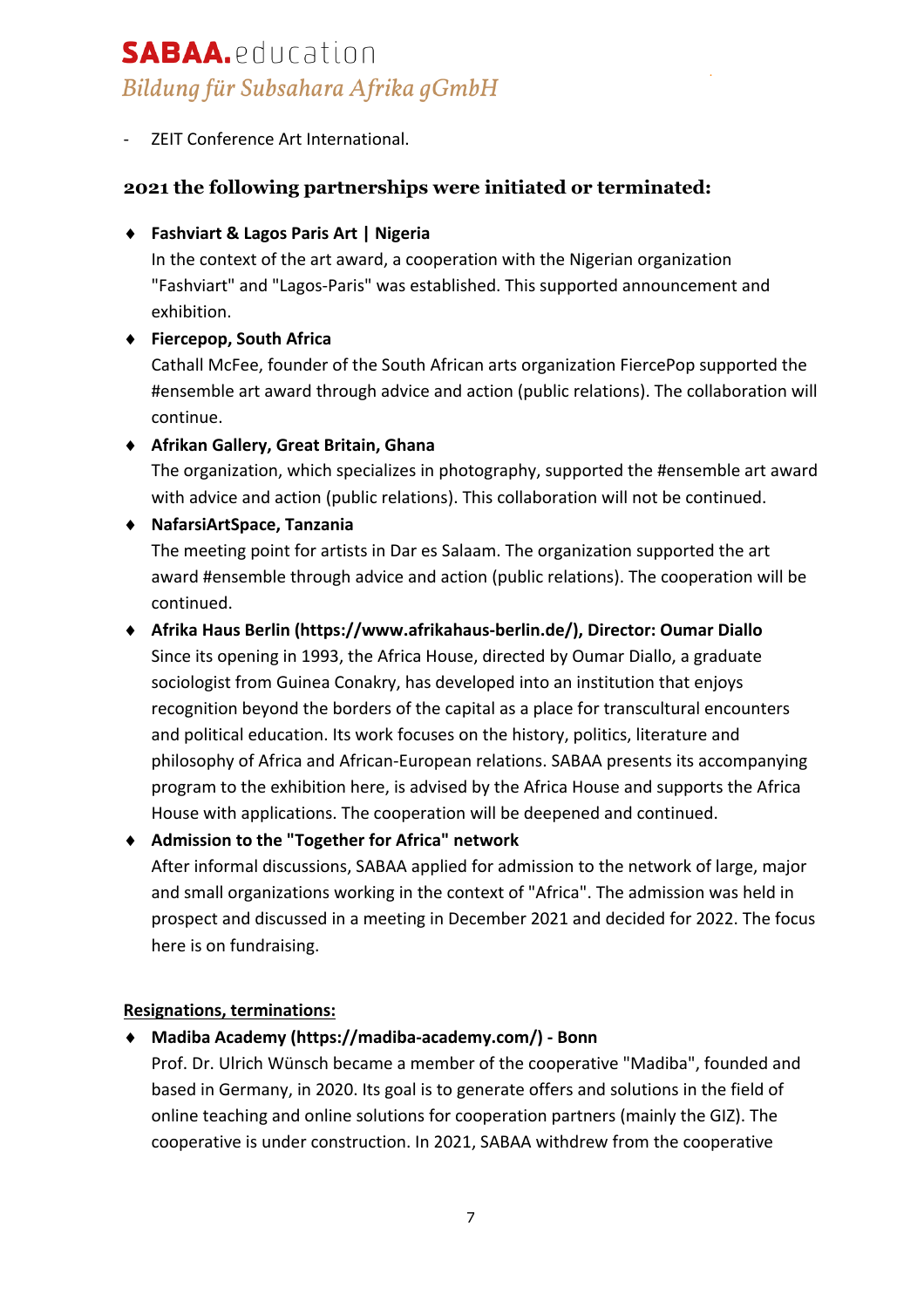because the concept as well as the implementation did not meet the expectations at the time of its foundation.

#### ◆ Facebook, Donate Button

March 2021, SABAA applied to Facebook for recognition as a non-profit organization. After some problems, since some of it was US law and everything had to be done online only without human involvement, recognition was granted in June 2021, which allows people on Facebook to send donations to SABAA via a button and link. These are first received by Facebook on a Facebook account, and the donor receives a confirmation. Then the donations are transferred to the recipient (SABAA). As a test, 50€ were donated by Ulrich Wünsch and 5€ by Kerstin Wünsch via that button. The confirmation from Facebook was rudimentary and did not meet non-profit criteria at all. Four months passed without the amounts arriving. In those four months, SABAA tried to contact Facebook through various channels - without success. Finally, in November 2021, an amount of 43.12€ reached SABAA's account, transferred by Facebook. Since no note about the origin of the amount marked the transfer, SABAA suspects it was those 50€ minus previously unspecified handling expenses or fees. The €5 has not been received as of December 2021.

Due to these events and the general issues regarding Facebook, SABAA deleted this donation button on SABAA's website in September 2021.

### **Organizational issues**

A brief overview of what is happening in the organization in the area of organizational development, structure, relevant changes.

#### **Memberships**

- Association of German Foundations / Foundations and Education Network: Consulting management, legal protection, good foundation practice (self-commitment), networking, cooperations, information.
- § media:net berlinbrandenburg e.V. (association of the media and digital economy): networking in Berlin, federal level, in the field of media, new media - ends in December 2021
- Founding member of Your Art Beat e.V.: cooperation in the field of African art (support of artists, communication of a different image of Africa), exhibitions, creative industry
- § Advisory board for FREEARTUS (artists and refugees united for freedom) gGmbH / Lawrence uGmbH: networking Berlin donor environment, politics
- Foundation Advisory Board and Speaker of the same for Managers without Borders gGmbH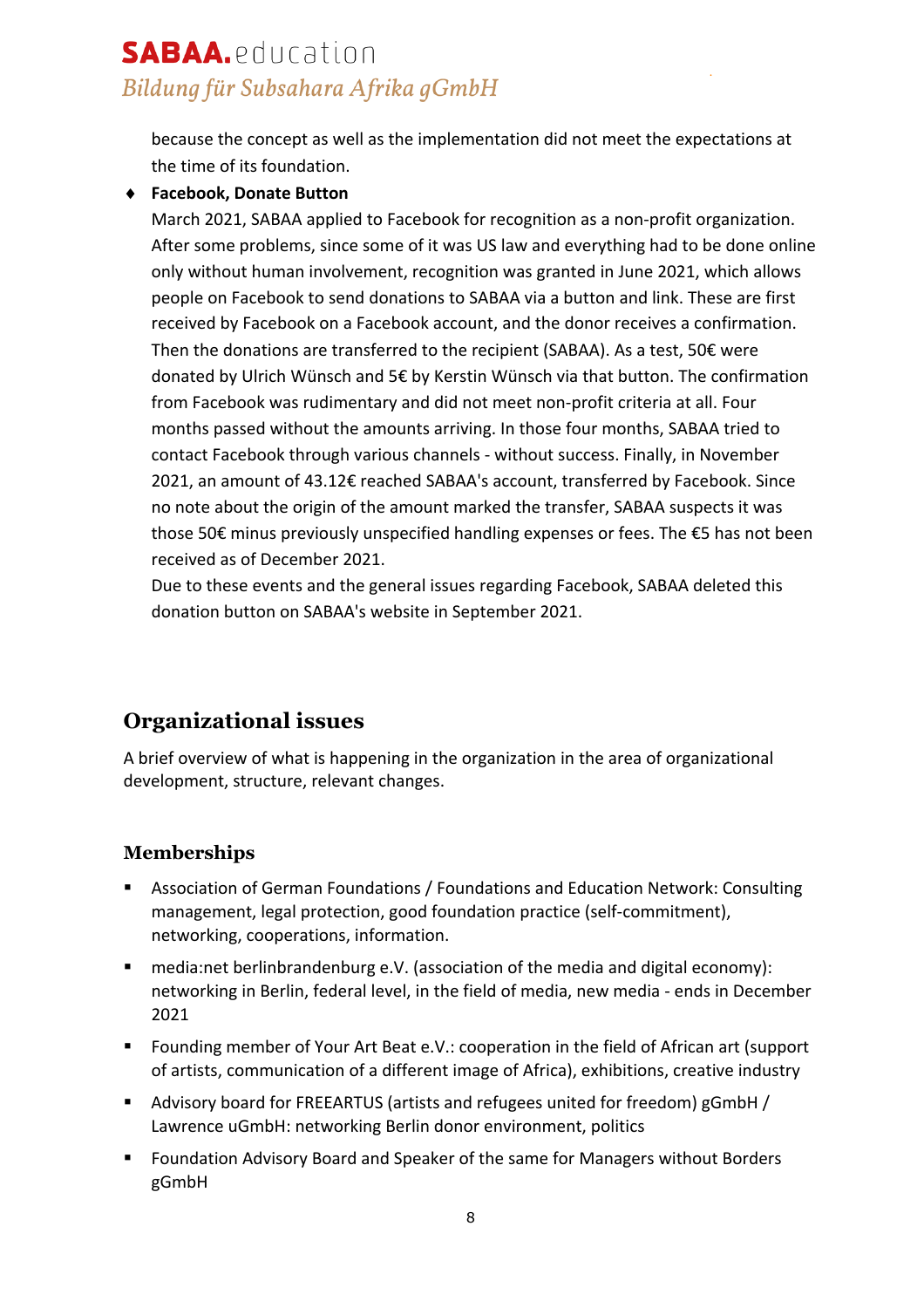- Member of the Advisory Board of StartHub Africa, Uganda Accompanimentπ and advice on growing from 420,000¢ revenue to \$1,000,000 revenue in one year - Cooperation on GIZ applications.
- § From 2022: Together for Africa (https://www.gemeinsam-fuer-afrika.de/): JOINT FOR AFRICA is an alliance of aid and development organizations working to improve living conditions in countries in Africa.
- Application for membership in VENRO (Association for Development Policy and Humane Aid, https://venro.org/start) - Decision 2022.

### **Communication**

The following efforts were undertaken and implemented:

- § Further development of the own website www.sabaa.education, especially with regard to the art award #ensemble
- Transparency: Publication of the current balance sheet and activity reports and disclosure of partners such as activities in accordance with the principles of good foundation management.
- Display of current activities via SABAA's Facebook account regular publication of current activities and references to interesting and relevant things from and for sub-Saharan Africa.
- Pimping Instagram to publicize the #ensemble art prize.
- Activities on LinkedIn reviewed and considered
- § The art award #ensemble with the announcement, the jury decision, the exhibition, the catalog, the accompanying program brought a variety of communication opportunities that made SABAA public and better known. These have been and will continue to be used and expanded. It is planned to repeat the award in 2023 with a new thematic focus (nature).

### **Sustainability**

Since its foundation, SABAA understands sustainability as resting on the well-known three pillars: ecological-economic-social) and feels connected to the Sustainable Development Goals of the United Nations, respectively supports and respects them.

SABAA's projects strive to improve social and economic conditions, in harmony with resource conservation and attention to ecological issues. SABAA supports the approaches of the circular economy and social business. Gender equality and diversity are included in the range of topics.

Implementation:

Necessary flights of SABAA are compensated climate neutral (atmosfair) / material consumption is avoided where possible or / and it is resource-conserving, on an equal footing, diversity respecting work / at project partners is paid attention to the sustainability approach, respectively this is addressed.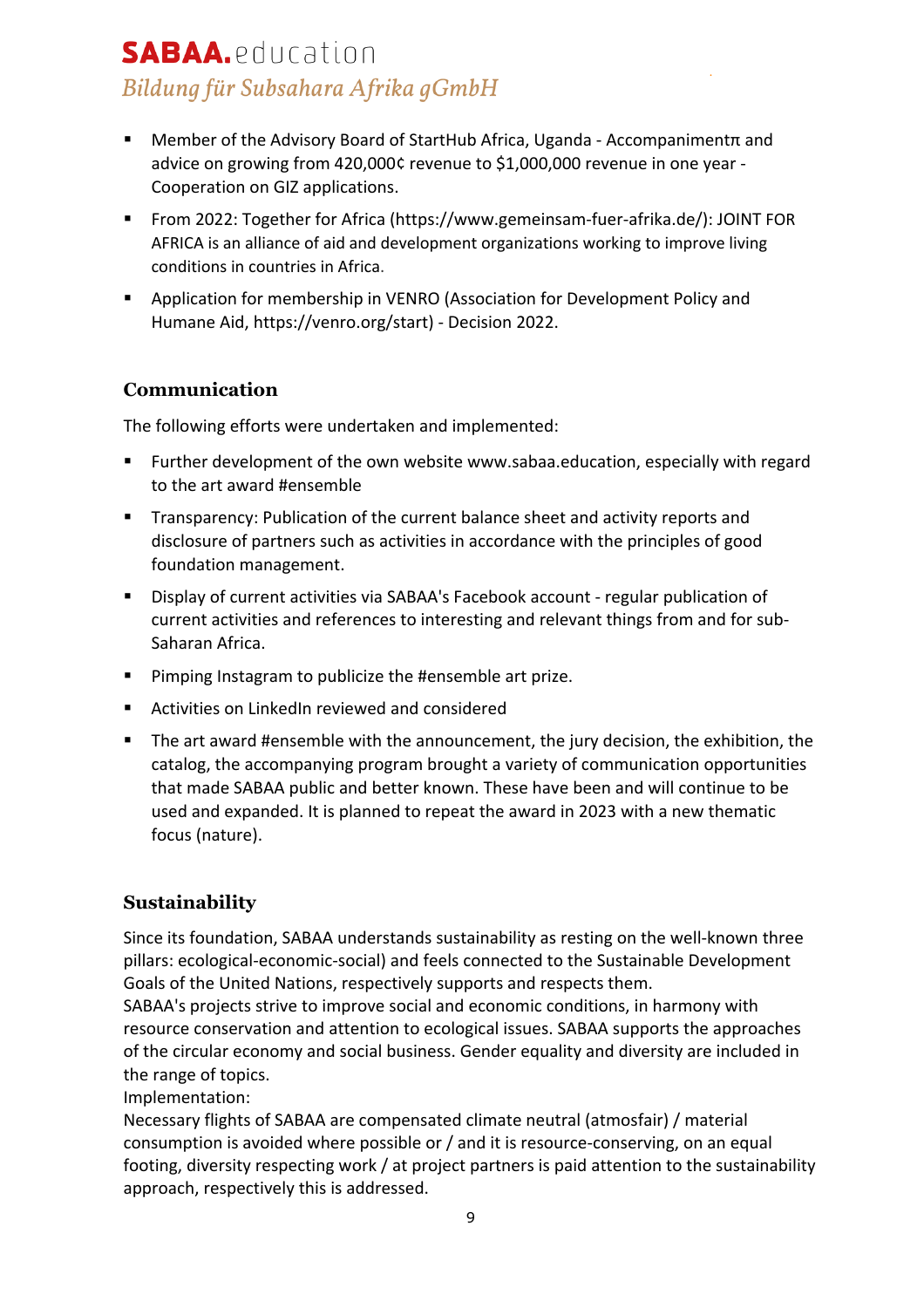#### **Shareholders' Meeting, Advisory Board**

- § On May 16 and September10., the shareholders' meetings of SABAA.education were held 2021online. The discharge of the managing director for the year 2020 was made, as well as the child protection guidelines were approved.
- § 2021 the annual meeting of the advisory board (Kerstin Wünsch and Erich Derschwanden) was again held online due to the pandemic. A face-to-face meeting with the advisory board members Erich Derschwanden and Kerstin Wünsch was possible independently.

### **Miscellaneous: Child protection**

2021 SABAA discussed the topic of "child protection". In the context of the exhibition but also at events in African countries, this topic is discussed. Funding organizations expect statements and processes to protect the best interests of the child. SABAA formulated and issued corresponding regulations for the organization, in which processes and contact persons are named. These are then shared and discussed with stakeholders in advance of a project. The North-South Bridges Foundation, for example, reviewed and welcomed the documents submitted, which are a prerequisite for funding.

### **Finances and non-profit status**

SABAA.education is still mainly financed by the private assets of the founder. Co-financing and grants for some of the above-mentioned projects came from the Schmitz Foundations, from the North-South Bridge Foundation; ifa honored the above-mentioned seminar series; in addition, GIZ 2021 commissioned another project for 2022.

There is sufficient capital cover.

The audited and published balance sheet shows the finances.

The non-profit status and exemption from taxes were again confirmed by the Tax Office for Corporations I in Berlin.

SABAA.education is registered in the transparency database.

### **Evaluation 2021**

The following goals for 202 were 1formulated in Activity Report 20:20

- Further expansion of strategic partnerships in the focus areas (touchstone: number but *also the quality of the corresponding activities in 2021)*
- *Further networking (touchstone: external inquiries and mentions in the network)*
- *Applications and orders, as well as winning other, external financial support (touchstone: success of corresponding applications).*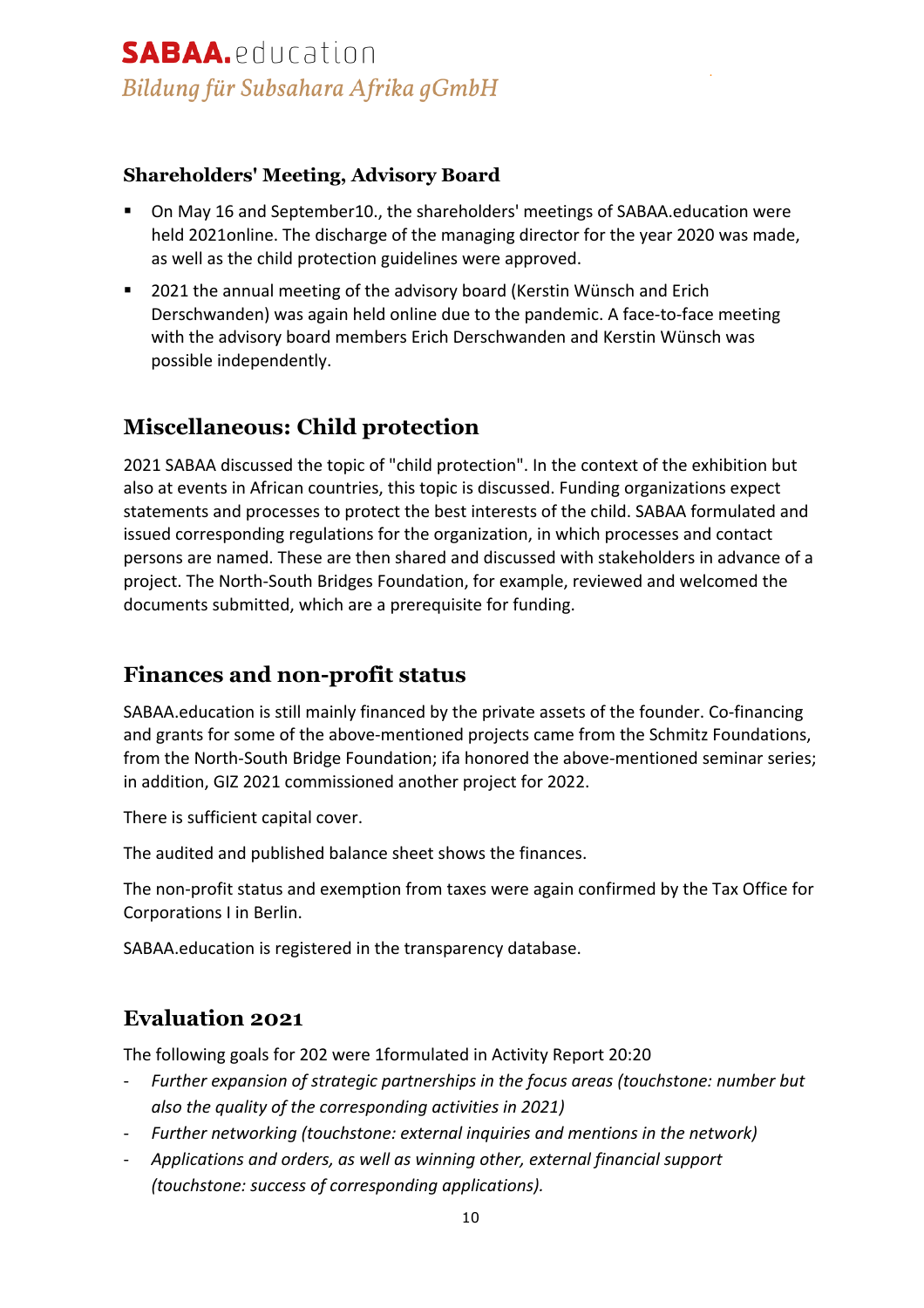*In addition: Continuation of a resilient growth strategy: SABAA does not aim at exponential growth and the acquisition of larger sums of funding per se, but at resilient cooperation in meaningful, resilient and reciprocal projects at eye level. SABAA's limited resources cannot and should not be overstretched, and there should be time to examine and develop projects for their potential and their goals.*

The three goals could definitely be achieved.

1) Strategic partnerships with AMD in fashion were established; the relationship with StartHub Africa was strengthened and continued by winning another grant for a joint project (dSkills@EAC); the #ensembel art prize opened up further partnerships. This means that the goal has been achieved, since on the one hand the number, but also the quality of the partnerships leads us to expect further joint projects. New areas of focus, also due to the Corona pandemic, have turned out to be the arts, as well as development policy work. The inclusion in the association "Together for Africa" (organization of large charitable

organizations) is another milestone in gaining attention and networking for SABAA. 2) Compared to the previous year, networking opportunities arose mainly in online

meetings due to the Corona pandemic. On the basis of existing networks, it was possible to deepen and consolidate network contacts. Inquiries from institutions and projects in sub-Saharan Africa continued to increase. It can therefore be assumed that the level of awareness is increasing.

The #ensemble art award proved to be a significant building block for publicizing and networking SABAA.

3) Further funding was obtained. Further applications with a prospect of funding have been submitted.

#### On (growth) strategy:

SABAA's strategy is aimed at leverage: The organization's limited funds are used to generate additional, more significant funds through grant applications that are used for the organization's purposes. Increasingly, this is succeeding. Beyond this, SABAA makes its knowledge and contacts available for suitable projects and proactively develops new ideas that are executed with appropriate partners. In addition, there are applications in consortia on an international-African level.

SABAA does not aim at exponential growth and the acquisition of larger sums of funding per se, but at resilient cooperation in meaningful, resilient and reciprocal projects at eye level. SABAA's limited resources cannot and should not be overstretched, and there should be time to examine and develop projects for their potential and their goals.

These two aspects illustrate the direction and path of the organization, which is now resilient and supported and tested by experience after three years of activity.